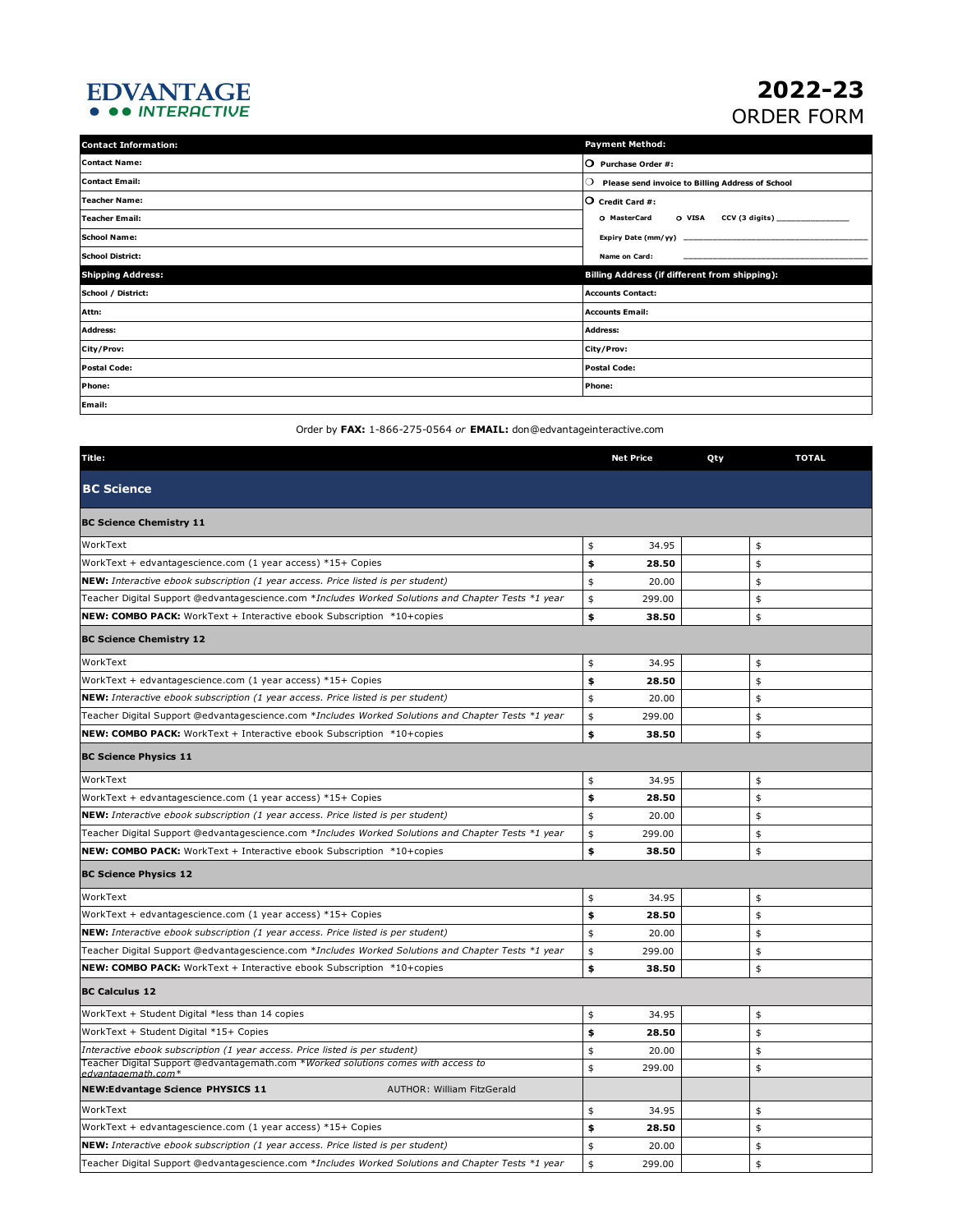| <b>NEW: COMBO PACK:</b> WorkText + Interactive ebook Subscription<br>*10+copies | 38.50<br>___ |  |
|---------------------------------------------------------------------------------|--------------|--|
|                                                                                 |              |  |